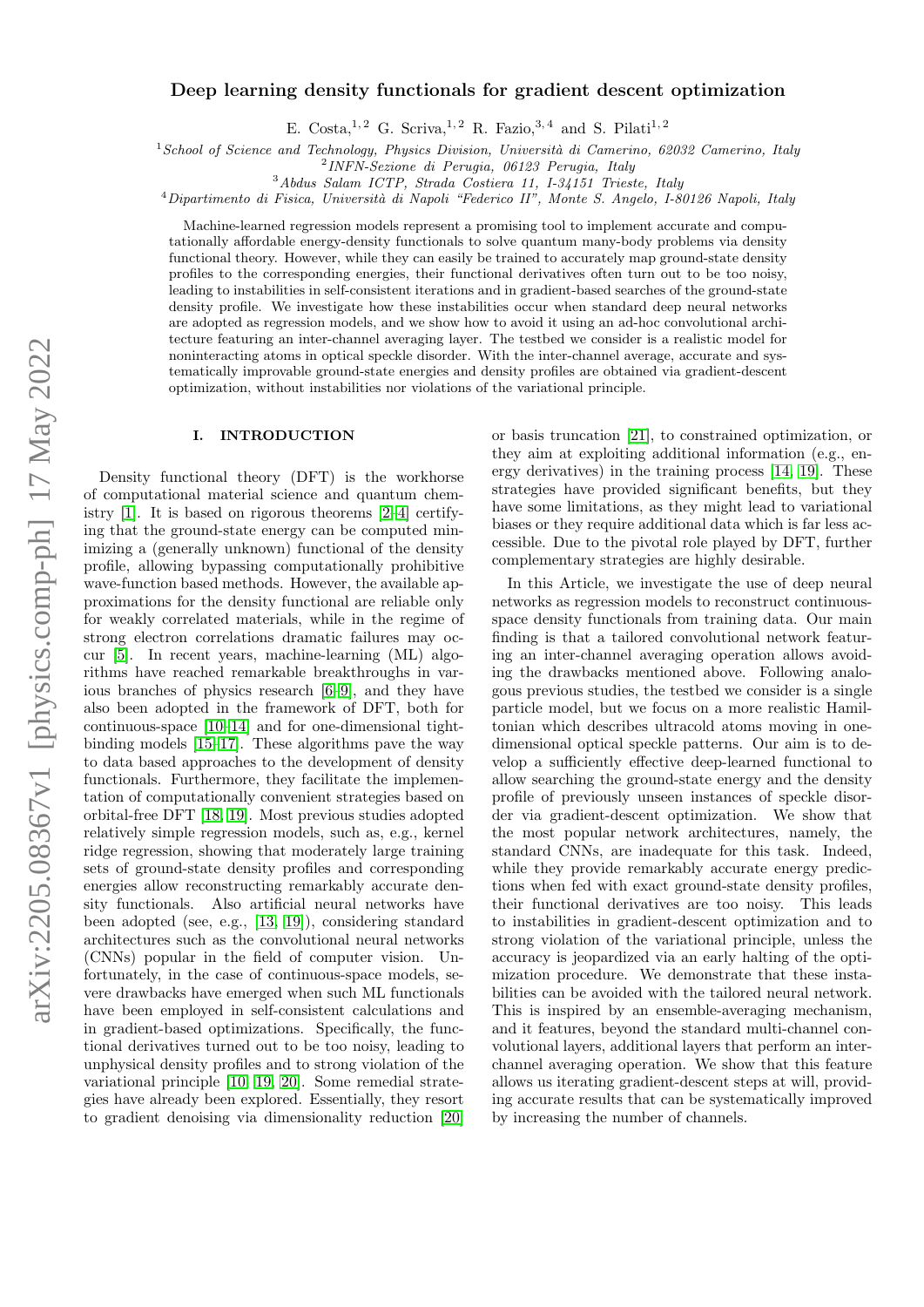The rest of the article is organized as follows: in Section [II](#page-1-0) we describe the formalism of DFT based on deep learning, the structure of the standard and of the averagechannel neural networks, as well as the gradient-descent technique use to find ground-state energies and densities. The testbed model we address in described in Section [III.](#page-3-0) Therein we also report details on the dataset, on the protocol used for network training, and on the accuracy reached in the regression task. The results obtained in gradient-descent optimization with the standard and with the average-channel neural networks are compared in Section [IV.](#page-4-0) The instabilities occurring with standard networks are highlighted, and their suppression with the inclusion of the average layer is discussed in detail. Section [V](#page-6-0) provides a summary of the main findings and some comments on future perspectives.

# <span id="page-1-0"></span>II. DENSITY FUNCTION THEORY WITH ARTIFICIAL NEURAL NETWORKS

In this article we consider one-dimensional singleparticle Hamiltonians written in the form:

<span id="page-1-1"></span>
$$
H = -\frac{\hbar^2}{2m} \frac{\mathrm{d}^2}{\mathrm{d}x^2} + V(x),\tag{1}
$$

where  $\hbar$  is the reduced Planck constant and m is the particle mass. The external potential  $V(x)$  is compatible with the adopted periodic boundary conditions. In the framework of DFT, one aims at computing the groundstate energy  $e_{gs}$  of the Hamiltonian [\(1\)](#page-1-1) from a functional of the density profile:  $e_{gs} = E[n_{gs}]$ . Here,  $n_{gs}$  indicates the density profile

<span id="page-1-2"></span>
$$
n_{\rm gs}(x) = |\psi_{\rm gs}(x)|^2 \,, \tag{2}
$$

where  $\psi_{\rm gs}(x)$  is the ground-state wave function. The first Hohenberg-Kohn theorem guarantees that, in principle, this functional exists [\[2\]](#page-7-1). In practice, it is convenient to separate the known potential energy contribution, seeking for a functional for the kinetic energy only[\[22\]](#page-8-5):

<span id="page-1-3"></span>
$$
t_{\rm gs} = e_{\rm gs} - \int_0^L \mathrm{d}x n_{\rm gs}(x) V(x) \equiv T[n_{\rm gs}]. \tag{3}
$$

Deep-learning techniques can be adopted in the DFT framework. The first task is to train a deep neural network to map ground-state density profiles to the corresponding kinetic energies, therefore learning the unknown functional  $T[n_{gs}]$ . This can be achieved via supervised learning from a dataset including many instances of density profiles associated to the corresponding kinetic energies,  $\{n_{gs,k}, t_{gs,k}\}$ . The integer k labels the instances in the dataset. The parameters of the neural network, collectively denoted with  $\omega$ , are optimized by minimizing the loss function, namely, the mean squared error

<span id="page-1-4"></span>
$$
\mathcal{L}(\omega) = \frac{1}{N_{\text{train}}} \sum_{k=1}^{N_{\text{train}}} \left| t_{\text{gs},k} - \tilde{T}_{\text{gs},k}(\omega) [n_{\text{gs},k}] \right|^2, \quad (4)
$$

where  $\tilde{T}_{gs,k}(\omega)[n_{gs,k}]$  denotes the kinetic energy predicted by the neural network and  $N_{\text{train}}$  is the number of instances in the training set. This optimization can be performed using the stochastic gradient descent algorithms or one of its many successful variants.

# A. Neural networks

The first regression model we consider is a standard CNN. Its structure is familiar from many fields where deep learning has proven successful such as, e.g, image recognition. It is composed of  $N_b = 3$  convolutional blocks. Each block includes a convolutional layer with  $N_c$  channels (this hyperparameter is specified in Table [I\)](#page-3-1), whose filter size is  $k_f = 13$  and padding type is periodic, and an average pooling layer with a kernel size  $k_s = 2$ . Two variants of this network are considered, using two popular activation functions, namely the ReLU function, defined as

$$
ReLU(x) = \begin{cases} x & \text{if } x > 0 \\ 0 & \text{otherwise} \end{cases},
$$
 (5)

and the Softplus function

$$
Softplus(x) = \ln(1 + \exp(x)).
$$
\n(6)

The last convolutional block is processed through a flattening layer and then connected to a dense layer with only one neuron (identity activation function) to generate a scalar output. As discussed in detail in Section [IV,](#page-4-0) these standard CNNs turn out to be inadequate for the DFT framework. In particular, their functional derivatives are too noisy to perform a gradient-based search of the ground state. Therefore, we introduce a novel tailored architecture which features an inter-channel average operation. This operation aims at reducing the derivative noise via a sort of ensemble-averaging mechanism. In the following, this network will be referred to as average-channel CNN (ACCNN). Specifically, this model is composed of two convolutional blocks, each including  $N_c$  convolutional channels  $(k_f = 13$  and periodic padding), an average pooling layer  $(k_s = 4$  in the first block and  $k_s = 2$  in the second block), and, notably, an additional layer, where each neuron computes the average of the activations of the corresponding neurons in all channels of the previous layer. The activation function is ReLU. The last convolutional block passes a flatten layer and is then connected to one dense layer with only one neuron, as in the standard CNN case. It is worth pointing out that this average operation reduces the scaling of the number of parameters from quadratic to linear in  $N_c$ . This allows considering architectures with many channels without facing prohibitive computational costs nor overfitting problems. In each architecture adopted in this article, all convolutional blocks feature the same number of channels. Explorations performed with different numbers lead to similar findings, so we do not discuss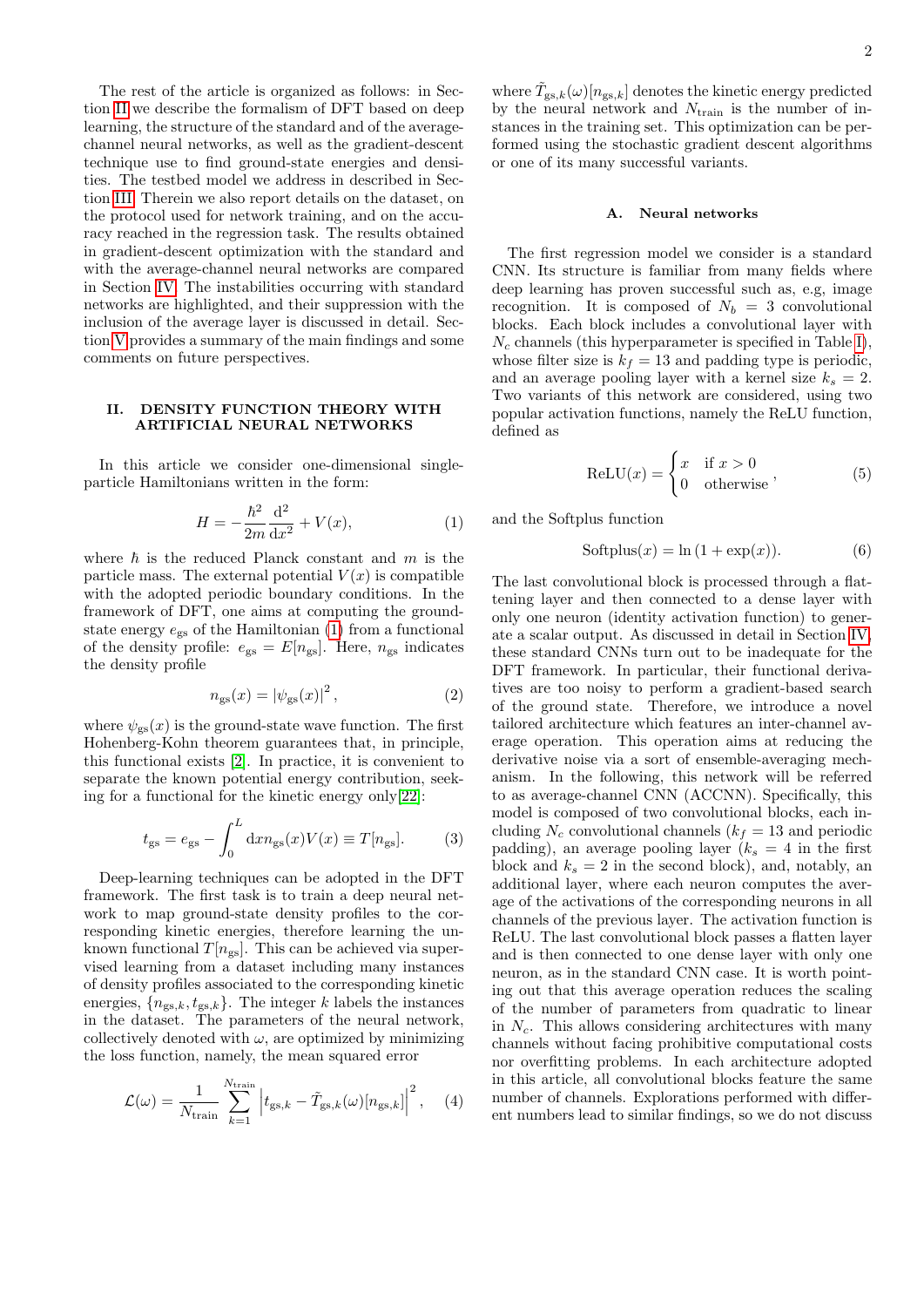them to avoid burdening the presentation. Hereafter, we describe the operations performed by the convolutional blocks more formally.

In a standard CNN, the action of the  $n$ -th convolutional block corresponds to the following convolution operation:

<span id="page-2-0"></span>
$$
h_n^{\alpha}(x) = \frac{1}{k_s} \int_{x-k_s/2}^{x+k_s/2} dy
$$
  
 
$$
\det \left[ \sum_{\beta} \int_{y-k_f/2}^{y+k_f/2} dx' \, W_n^{\alpha\beta}(y, x') h_{n-1}^{\beta}(x') + v_n^{\alpha} \right], \tag{7}
$$

where act is the chosen activation function, the matrices  $W_n^{\alpha\beta}$  represent, for each filter  $\alpha$  and input channel β, a kernel of size  $k_f$ , and  $v^{\alpha}$  are the set of biases for each filter. Instead, in the ACCNN, the n-th block has an additional inter-channel average operation, which is expressed as:

$$
\bar{h}_n(x) = \frac{1}{N_c} \sum_{\alpha} h_n^{\alpha}(x),\tag{8}
$$

<span id="page-2-1"></span>where

$$
h_n^{\alpha}(x) = \frac{1}{k_s} \int_{x - k_s/2}^{x + k_s/2} dy
$$

$$
\operatorname{act} \left[ \int_{y - k_f/2}^{y + k_f/2} dx' W_n^{\alpha}(y, x') \bar{h}_{n-1}(x') + v_n^{\alpha} \right]
$$
(9)

represents the previous  $N_c$  parallel convolution operations. Notice that in Eqs. [\(7\)](#page-2-0) and [\(8\)](#page-2-1) integrals actually indicate discrete operations. All the neural networks considered in this work are implemented and trained using the Pytorch library, exploiting automatic differentiation to compute discrete functional derivatives [\[23\]](#page-8-6).

### B. Formalism of gradient-descent optimization

Once the kinetic energy functional has been learned by the neural network, and consequently we assume  $T[n] \equiv \tilde{T}_{\omega}[n]$ , both the ground-state energy and the density corresponding to a new instance of the Hamiltonian can be obtained from the variational principle. Indeed, the second Hohenberg-Kohn theorem ensures that the (exact) functional is minimized by the ground-state density profile [\[2\]](#page-7-1). This can be expressed using the Euler equation:

$$
\frac{\delta T[n]}{\delta n(x)} + V(x) - \mu = 0 \tag{10}
$$

where  $\mu$  is a normalization constraint. Its solution can be efficiently obtained using the gradient-descent algorithm, as usually done in orbital-free DFT [\[24\]](#page-8-7). Specifically, one iterates the following update rule:

<span id="page-2-2"></span>
$$
n_{t+1}(x) = n_t(x) - \eta \left( \frac{\delta T[n_t]}{\delta n(x)} + V(x) - \mu_t \right), \quad (11)
$$

starting from a reasonably chosen initial profile  $n_0(x)$ . In this equation,  $\eta > 0$  is the chosen learning rate, the integer  $t = 0, 1, 2, \ldots, t_{\text{max}}$  labels the steps, and the adaptive coefficient  $\mu_t$  is introduced to ensure the normalization condition:

$$
\int \mathrm{d}x n_t(x) = 1. \tag{12}
$$

To ensure the density never becomes negative, it is con-venient to perform a variable change in Eq. [\(11\)](#page-2-2):  $\psi(x) =$  $\sqrt{n(x)}$ . This leads to the update rule:

<span id="page-2-4"></span>
$$
\psi_{t+1}(x) = \psi_t(x) - \eta \left( \frac{\delta T[\psi_t]}{\delta \psi(x)} + 2\psi_t(x)V(x) - 2\psi_t(x)\mu_t \right),\tag{13}
$$

where the normalization coefficient is computed as:

<span id="page-2-3"></span>
$$
\mu_t = \frac{\int \mathrm{d}x \left( \frac{1}{2} \frac{\delta T[\psi_t]}{\delta \psi(x)} \psi_t(x) + \psi_t^2(x) V(x) \right)}{\int \mathrm{d}x \psi_t^2(x)}.
$$
(14)

The functional  $T[\psi]$  is obtained using Eq. [\(2\)](#page-1-2) before invoking  $T[n]$ . This is conveniently implemented in Pytorch with an appropriate additional layer. Hence, the functional derivative  $\frac{\delta T[\psi]}{\delta \psi(x)}$  can be obtained exploiting automatic differentiation.

Whether the gradient descent algorithm reaches the ground-state or not depends on two major issues. First, the optimization might get stuck in a local minimum. Indeed, the optimization landscape is not proven to be convex, even for the (unknown) exact functional. Convexity can be instead proven for an extended functional, defined in a domain including density profiles not corresponding to ground states [\[4\]](#page-7-2). This problem can be circumvented by repeating the minimization process starting from different initial profiles. In fact, for the systems discussed in this article, this turns out not to be necessary. Indeed, if we repeat the gradient-descent optimization several times, we reach essentially indistinguishable final states. The second issue is the accuracy of the functional derivative. Noisy and inaccurate derivatives might create unphysical density profiles, clearly not corresponding to ground states. Since the regression model was not trained on such profiles, it might provide very inaccurate energy predictions, even lower than the exact ground-state energy  $e_{\rm gs}$ . This leads to dramatic failures of the gradient descent optimization, even to large violations of the variational principle. This problem has already been emphasized in the literature, and it was indicated as a major challenge to be overcome for the further development of ML based DFTs. In Refs. [\[20\]](#page-8-3), [\[10\]](#page-7-6) [\[11\]](#page-7-10), the adopted regression model was kernel ridge regression. This model typically requires smaller datasets for training, but it is less efficient than the deep neural networks in systematically extracting further information from larger and larger datasets. Even kernel ridge regression led to noisy derivatives. To circumvent this problem,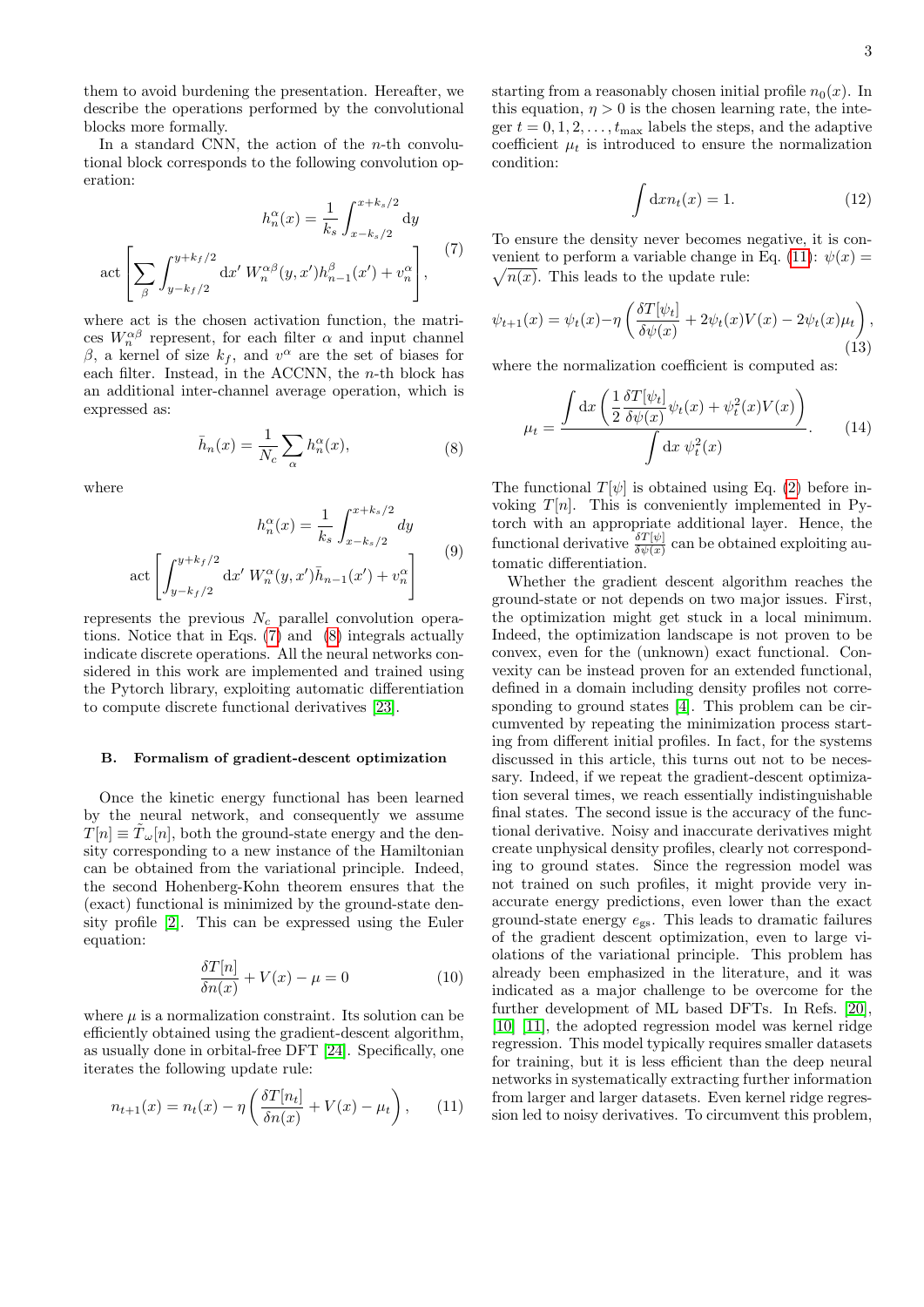the authors introduced two main techniques, referred to as local principal component analysis and non linear gradient denoising. They aim at projecting the functional derivative to the manifold tangent to the one spanned by ground-state density profiles. Other works included derivative data in the training process – also adopting standard CNNs — using the Sobolev Loss [\[18,](#page-8-1) [19\]](#page-8-2).

|                | Blocks Activation $N_c$ |    |            | $k_s$ Neural network | $R^2$   |
|----------------|-------------------------|----|------------|----------------------|---------|
| 2              | ReLU                    | 60 | [4, 2]     | <b>ACCNN</b>         | 0.99961 |
| $\overline{2}$ | ReLU                    |    | 140 [4, 2] | <b>ACCNN</b>         | 0.99969 |
| $\overline{2}$ | ReLU                    |    | 260 [4, 2] | <b>ACCNN</b>         | 0.99967 |
| 3              | ReLU                    | 30 | 2          | <b>CNN</b>           | 0.99996 |
| 3              | Softplus                | 30 | 2          | <b>CNN</b>           | 0.99991 |

<span id="page-3-1"></span>TABLE I. Coefficient of determination  $R^2$  for two standard CNNs with ReLU and with Softplus activation functions, and for three ACCNNs with different number of channels  $N_c$ . The test set includes 15000 (previously unseen) instances of the optical speckle pattern. The first column reports the number of convolutional blocks.

## <span id="page-3-0"></span>III. TESTBED MODEL AND TRAINING **DATASET**

The testbed model we consider is the single-particle model [\(1\)](#page-1-1), where the (random) external potential  $V(x)$ is designed to represent the effect of optical speckle patterns on ultracold atoms. In fact, with this choice the Hamiltonian [\(1\)](#page-1-1) describes early cold-atom experiments on Anderson localization in one dimension [\[25,](#page-8-8) [26\]](#page-8-9). The statistical and the spectral properties of optical speckle patterns are known [\[27–](#page-8-10)[29\]](#page-8-11). The intensity of the potential  $V$  in a point  $x$  follows the probability distribution

$$
P(V) = \exp\left(-\frac{V}{V_0}\right),\tag{15}
$$

for  $V \geq 0$ , and  $P(V) = 0$  otherwise;  $V_0 \geq 0$  is the average intensity, and it also coincides with the standard deviation. It is the unique parameter determining the disorder strength. The two-point autocorrelation function satisfies the following equation:

$$
\frac{\langle V(x'+x)V(x')\rangle}{V_0^2} - 1 = \frac{\sin(\pi x/\gamma)^2}{(\pi x/\gamma)^2},\tag{16}
$$

where  $\gamma$  determines the correlation length, namely, the size of the typical speckle grains. In the above equation, the brackets  $\langle \cdot \rangle$  indicate the average over many random realizations of the speckle pattern. This ensemble average coincides with the spatial average for sufficiently large systems. The correlation energy  $E_c = \frac{\hbar^2}{2m}$  $\frac{\hbar^2}{2m\gamma}$  separates the strong disorder regime  $V_0 \gg E_c$ , where the low-energy orbitals are localized on a length scale of order  $\gamma$  [\[30\]](#page-8-12) due to the Anderson localization phenomenon [\[31\]](#page-8-13), from the

4

weak disorder regime  $V_0 \ll E_c$ , where their localization length is much larger. Notice that in one dimension any disorder strength induces Anderson localization in a sufficiently large system [\[32\]](#page-8-14). In the following, we consider the relatively large system size  $L = 14\gamma$  and the intermediate disorder strength  $V_0 = 0.5E_c$ . This choice allows generating rather variegate ground-state density profiles with different shapes and varying degrees of localization, depending on the details of the specific realization of the speckle pattern. Therefore, the Hamiltonian [\(1\)](#page-1-1) represents a stringent testbed for the DFT framework. Two representative instances of the speckle pattern are shown in Fig. [1,](#page-4-1) together with the corresponding ground-state density profiles.

Different random realizations of the speckle pattern can be efficiently generated on a discrete grid with the algorithm described in Refs. [\[33,](#page-8-15) [34\]](#page-8-16). We choose a fine grid with  $N_g = 256$  points, such that the grid step  $\tilde{\delta}_x = L/N_g \ll \gamma$ . The ground-state energy  $e_{gs}$  and the corresponding orbital  $\psi_{\mathrm{gs}}(x)$  are determined via exact diagonalization using a high-order finite difference formula. Computations performed with finer grids show that the discretization error is negligible. The choice of such a fine grid allows us computing all spatial integrals (see, e.g, those in Eqs.  $(3)$  and  $(14)$ ) with the discrete approximation  $\int_0^L dx \longrightarrow \delta_x \sum_{i=1}^{N_g}$ . Higher order approximations lead to essentially indistinguishable results for our purposes. Furthermore, the functional derivative in Eq. [\(13\)](#page-2-4) is computed as

$$
\frac{\delta T[\psi]}{\delta \psi(x)} = \frac{\partial T[\psi]}{\partial \psi(x_i)} \frac{1}{\delta_x}.\tag{17}
$$

For this, we exploit Pytorch automatic differentiation. The training of the neural networks, namely, the minimization of the loss function Eq. [\(4\)](#page-1-4), is performed using the Adam algorithm [\[35\]](#page-8-17). The chosen learning rate is  $l_r = 10^{-4}$ , the minibatch size is  $N_b = 100$  and the training epochs are  $N_e = 1200$ . The other parameters of the Adam algorithm are set at their suggested default values. Our global dataset is composed of 150000 instances. As customary in deep-learning studies, we split it into a training set  $(81\%)$ , a validation set  $(9\%)$ , and a test set (10%). To measure the accuracy in the regression task, we consider the coefficient of determination, defined as:

<span id="page-3-2"></span>
$$
R^{2} = 1 - \frac{\sum_{k=1}^{N_{\text{test}}} \left| t_{\text{gs},k} - \tilde{T}_{\omega}[n_{\text{gs},k}] \right|^{2}}{N_{\text{test}} \sigma^{2}},
$$
 (18)

where  $N_{\text{test}}$  is the number of instances in the test set and  $\sigma^2 = \frac{1}{N_{\text{test}}} \sum_{k=1}^{N_{\text{test}}} (t_{\text{gs},k} - \bar{t}_{\text{gs}})^2$  is the variance of their kinetic energies; with  $\bar{t}_{gs} = \frac{1}{N_{\text{test}}} \sum_{k=1}^{N_{\text{test}}} t_{gs,k}$  we denote the average kinetic energy. After training, the two variants of standard CNNs reach remarkable accuracies on the test set, meaning that, when they are provided with an exact ground-state density profile corresponding to a previously unseen speckle pattern, they accurately predict the associated ground-state kinetic energy and, via Eq. [\(3\)](#page-1-3),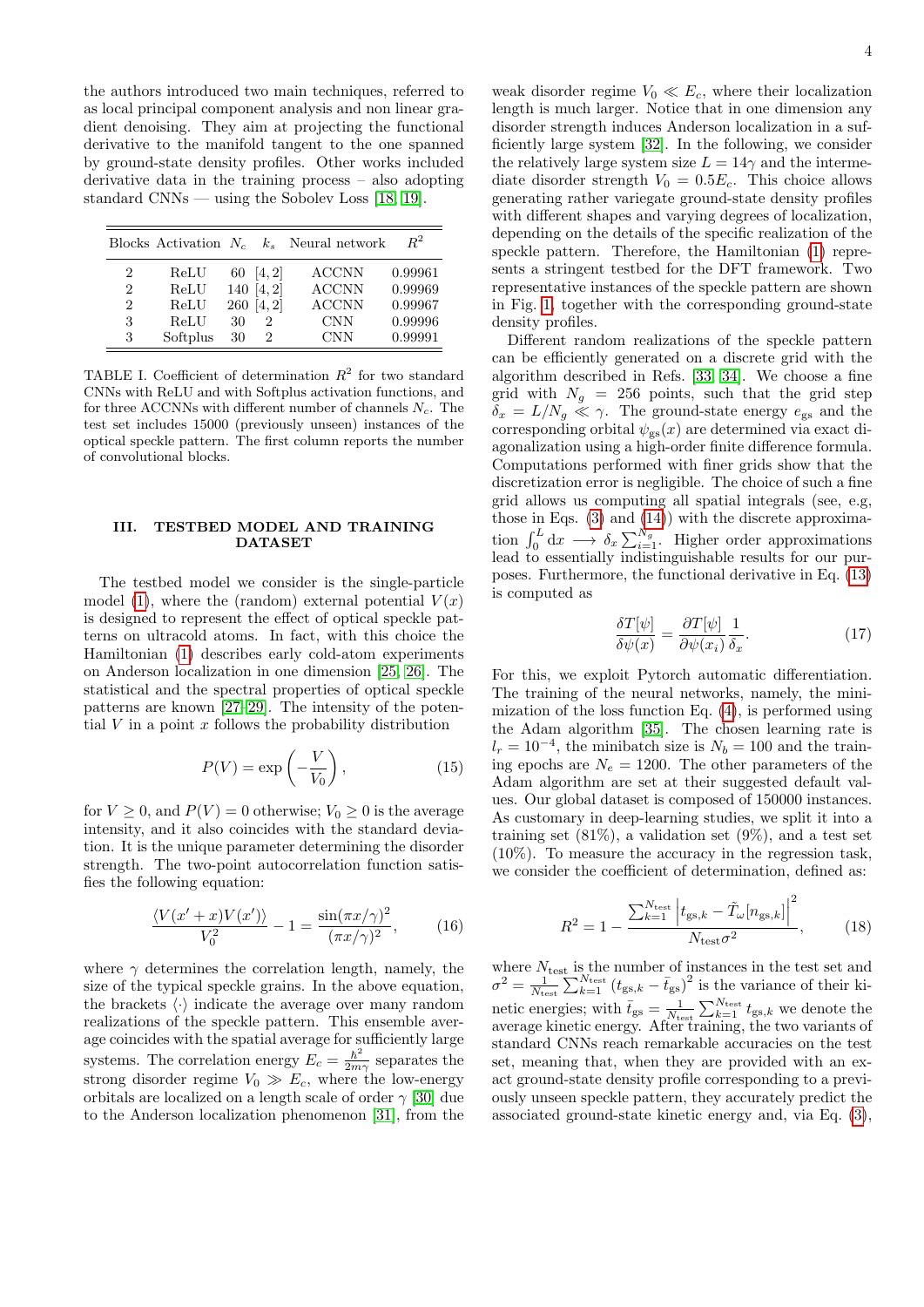also the total energy. The  $R^2$  scores obtained with these two CNNs are reported in Table [I.](#page-3-1) The  $R^2$  scores reached by the ACCNN are comparable, but slightly inferior, to the ones obtained by the standard CNNs (see Table [I\)](#page-3-1). Remarkably, despite of this (slightly) lower performance in kinetic energy predictions, the averaging operation drastically suppresses the noise in the functional derivative, allowing the use of ACCNN in a gradient-based search of the ground-state energy and density profile. This is discussed in Section [IV.](#page-4-0)

### <span id="page-4-0"></span>IV. RESULTS FOR GRADIENT-DESCENT OPTIMIZATION



<span id="page-4-1"></span>FIG. 1. Panels (a) and (b) show the external potentials  $V(x)$  representing two instances of the optical speckle pattern (right vertical axis, the unit is the correlation energy  $E_c$ ) and the corresponding ground-state density profiles (left vertical axis, units of  $1/\gamma$ ). The spatial variable x is in units of the correlation length  $\gamma$ . In panel (a) the exact ground state is compared to the DFT result obtained using the standard CNN with Softplus activation function and using the AC-CNN. In panel (b) the standard CNN with ReLU activation is considered instead.

To be suitable for the DFT framework, the deeplearned functional  $\tilde{T}_{\omega}[n]$  should allow iterating the gradient descent process as long as required to reach the

minimum of  $E[n] \equiv \tilde{T}_{\omega}[n] + \int dx V(x)n(x)$ . Hereafter, we denote with  $n_{\min}(x)$  the density profile reached after gradient-descent optimization, and with  $e_{\min}$  =  $E[n_{\min}(x)]$  the corresponding energy. The latter represents our estimate for the ground-state energy  $e_{gs}$ . Importantly, energies significantly lower than  $e_{gs}$  should never occur during the optimization process, as they would constitute a violation of the variational principle. As explained in Section [II,](#page-1-0) the possible freezing in a local minimum significantly larger than  $e_{gs}$  can be circumvented by repeating the optimization from a different initial profile. Figure [1](#page-4-1) displays the density profiles reached after  $t_{\text{max}} = 10000$  steps of gradient descent for two representative instances of the speckle pattern. For these and all other results reported below, the learning rate used in gradient descent is  $\eta = 10^{-3}$ . Clearly, the standard CNNs lead to unphysical profiles, while the ACCNN provides an accurate approximation of the exact profile  $n_{\rm gs}(x)$ . To shed light on this phenomenon, we analyze the behavior of the energy discrepancy

$$
\Delta e = e_{\rm gs} - e_{\rm min} \tag{19}
$$

and of the density discrepancy

$$
|\Delta n| = \sqrt{\int \mathrm{d}x (n_{\rm gs}(x) - n_{\rm min}(x))^2},\tag{20}
$$

based on the  $L_2$  metric

$$
|n| = \sqrt{\int \mathrm{d}x n^2(x)}\tag{21}
$$

along the gradient-descent process. Specifically, we consider the average of the relative energy error  $\langle \Delta e/e_{gs} \rangle$ , of the relative absolute energy error  $\langle |\Delta e|/e_{\rm gs} \rangle$ , and of the relative density error  $\langle |\Delta n|/|n_{\rm gs}|\rangle$  computed over a test set of 500 instances. Their dependence on the number of gradient-descent steps is shown in Fig. [2.](#page-5-0) The vertical bars indicate the standard deviation over this test set, meaning that they represent the fluctuations among different realizations of the speckle pattern. For both standard CNNs, after an initial decrease, the average absolute error increases. This means that the optimization process in not reliable, as it should be halted at an unknown intermediate number of steps. The average relative error becomes negative, indicating a violation of the variational principle. The density error also increases after many steps, corresponding to the formation of unphysical density profiles with large spurious spatial fluctuations, as exemplified in Fig. [1.](#page-4-1) Instead, the absolute relative energy error corresponding to the ACCNN (with  $N_c = 260$  channels) systematically decreases until it saturates around a small value corresponding to  $\sim 0.5\%$ . The average error saturates close to  $\langle \Delta e/e_{\rm gs} \rangle \sim 0$ , meaning that significant violation of the variational principle do not occur. The histograms shown in Fig. [3](#page-5-1) compare the energy and the density errors obtained with the AC-CNN and with the standard CNN with ReLU activation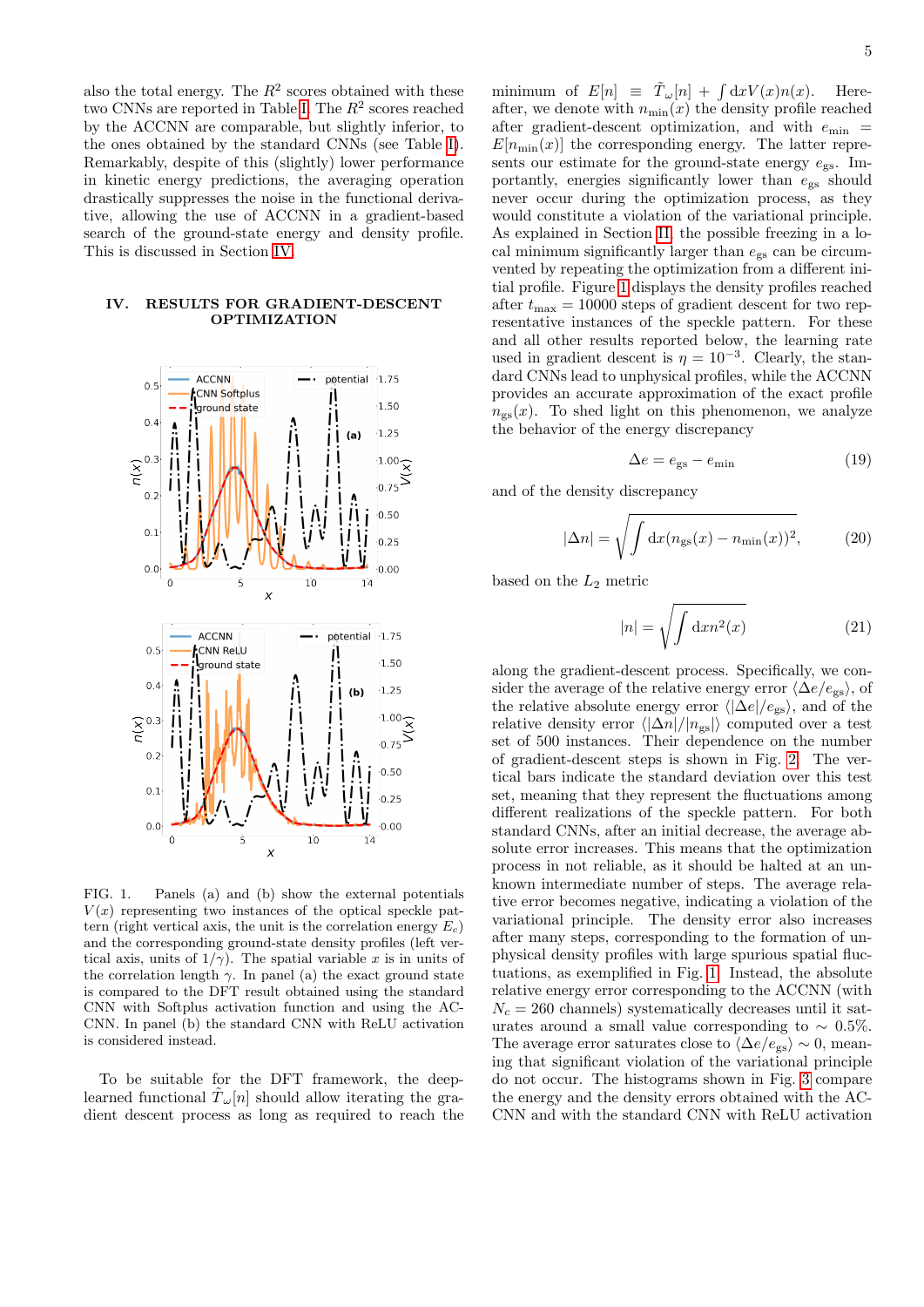

<span id="page-5-0"></span>FIG. 2. Relative discrepancies of DFT predictions from exact grounds-state results as a function of the number of steps t of the gradient-descent optimization. The results are averaged over a test set of 500 speckle-pattern instances. Three error metrics are shown: absolute energy discrepancy  $\langle |\Delta e|/e \rangle$ [panel (a)], energy discrepancy  $\langle \Delta e/e \rangle$  [panel (b)], and density discrepancy  $\langle |\Delta n|/ |n| \rangle$  [panel (c)]. The results of the standard CNN with ReLU activation function are compared to the ones of the ACCNN ( $N_c = 260$ ). The vertical bars represents the standard deviation over the test set.

function (this outperforms the corresponding model with Softplus activation) after  $t_{\text{max}} = 10000$  steps of the gradient descent optimization. The ACCNN energies are concentrated around zero error, while the standard CNN results are broadly distributed in the region of negative energy errors, corresponding to strong violations of the variational principle.

Notably, the energy predictions obtained by performing gradient-descent optimization with the ACCNN systematically improve when the number of channels  $N_c$ increases. This effect is shown in Fig. [4.](#page-6-1) Notice that, for small  $N_c$ , small violations of the variational principle still occur in rare cases. However, they vanish for larger  $N_c$ . In fact, the average absolute energy discrepancy obtained after gradient descent with the  $N_c = 260$  ACCNN



<span id="page-5-1"></span>FIG. 3. Histograms of the relative energy discrepancies  $\Delta e/e$  [panel (a)] and the density discrepancies  $|\Delta n|/|n|$ [panel (b)] for a test set of 500 speckle-pattern instances, after  $t_{\text{max}} = 10000$  steps of the gradient-descent optimization. The results of the standard CNN with ReLU activation function are compared to the ones of the ACCNN.

is  $\langle |\Delta e|/e \rangle \simeq 0.2\%$ , which is approximately twice the corresponding discrepancy obtained on a test set of exact grounds-state profiles  $n_{gs}(x)$ , namely,  $\langle |\Delta e_{ML}|/e \rangle \simeq$ 0.1%. Notice that this approximate doubling effect is expected, since the former error is also affected by the approximation in the density profile, while the latter corresponds to the ACCNN prediction on the exact profile. This means that gradient-descent optimization successfully identifies the ground state, within the residual uncertainty of the ML model. Increasing  $N_c$  leads also to more accurate density profiles (see panel (b) of Fig. [4\)](#page-6-1) and to the reduction of the spatial noise observed in the results provided by standard CNN (see Fig. [1](#page-4-1) and also Refs.[\[18\]](#page-8-1) [\[10\]](#page-7-6)).

To quantify this spatial noise, we consider the following metric:

<span id="page-5-2"></span>
$$
\Delta A = \frac{1}{N_g} \left\langle \sum_{i=1}^{N_g} \left( \left| \frac{\nabla n_{\min}(x_i)}{\nabla n_{\rm gs}(x_i)} \right| - 1 \right) \right\rangle. \tag{22}
$$

It measures the error in the derivative of the density pro-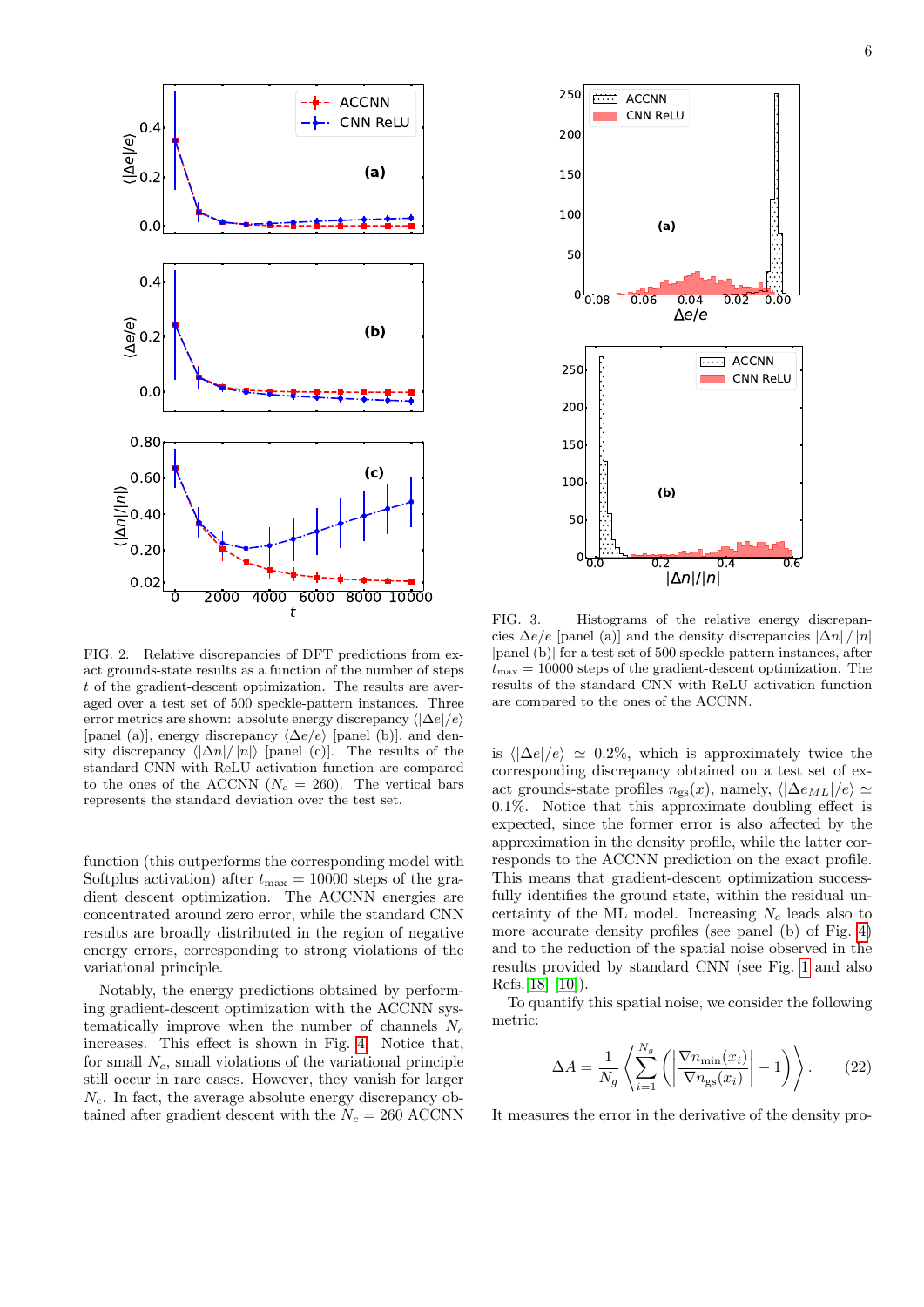

<span id="page-6-1"></span>FIG. 4. Histograms of the relative energy discrepancies  $\Delta e/e$ [panel (a)], of the density discrepancies  $|\Delta n|/|n|$  [panel (b)], and of the noise metric  $\Delta A$  defined in Eq. [22](#page-5-2) [panel (c)], for a test set of 500 speckle-pattern instances, after  $t_{\text{max}} = 10000$ steps of the gradient descent optimization. The results of the ACCNNs with different number of convolutional channels  $N_c$ are shown.

file. Inaccurate profiles are characterized by large positive values  $\Delta A \gg 1$ , due to spurious spatial fluctuations, while exact predictions lead to  $\Delta A = 0$ . We find that large  $N_c$  values lead to accurate and smooth density profiles (see panel (c) of Fig. [4\)](#page-6-1), indicating the effectiveness of the average-channel layer.

It is worth further emphasizing that the standard metrics used in the field of deep learning to access the performance of neural networks are not necessarily useful in the DFT framework. This is exemplified by the scatter plots of Fig. [5.](#page-6-2) They display the errors obtained after gradient descent optimization versus the coefficient of determination Eq.[\(18\)](#page-3-2) computed on a test set of exact ground-state density profiles. The two standard CNNs and the ACCNN with three values of  $N_c$  are considered. No (anti) correlation is clearly noticeable, meaning that high prediction accuracies on exact ground-states do not necessarily correspond to highly effective functionals for DFT. This should be taken into account in the future development of deep learning techniques for DFT.



<span id="page-6-2"></span>FIG. 5. Absolute relative discrepancy  $\langle |\Delta e|/e \rangle$  [panel (a)] and scatter plot of density discrepancy  $\langle |\Delta n|/|n| \rangle$  [panel (b)] after gradient-descent optimization ( $t_{\text{max}} = 10000$ , average over 500 instances), versus coefficient of determination  $R^2$ over a test set of exact ground-state densities. Three neural networks are compared: standard CNN with ReLU and with Sofplus activation functions, and ACCNN.

### <span id="page-6-0"></span>V. CONCLUSIONS

The progress in data-based DFT is currently being hindered by the instabilities encountered when using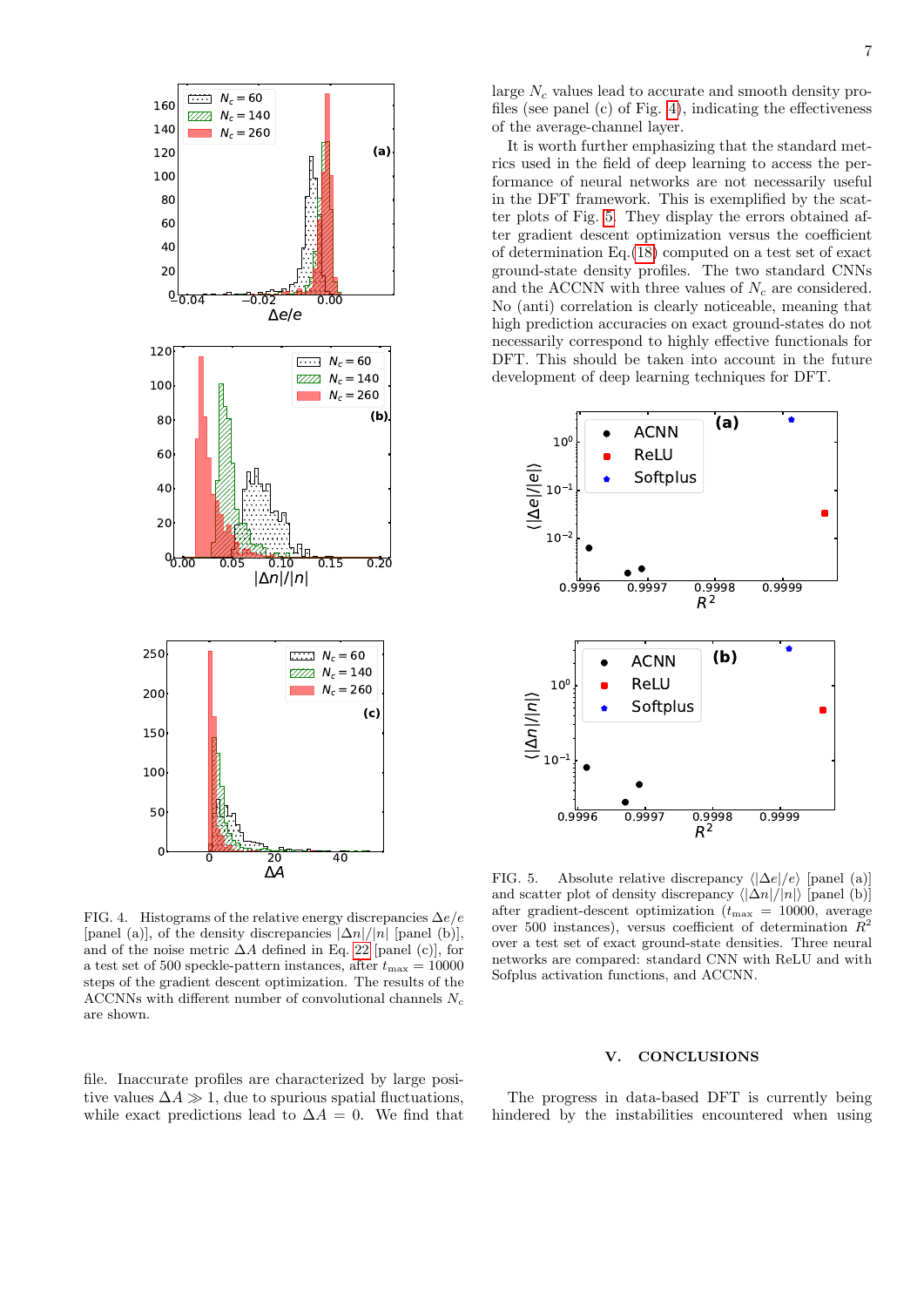ML functionals in gradient-based optimization. We presented a promising approach to circumvent this problem. This relies on the implementation of a deep neural network tailored to DFT. Specifically, we have shown that when an inter-channel averaging layer is included, beyond the standard convolutional, pooling, and dense layers, gradient-descent optimization can be iterated at will, obtaining accurate ground-state energies and density profiles and avoiding violations of the variational principle beyond residual uncertainties from the imperfect training of the regression model. Our analysis has focused on a realistic one-dimensional model for non-interacting atoms in optical speckle disorder, which leads to rather variegate density profiles compared to models addressed in previous studies on ML based DFT. To favor future comparative studies, our training dataset is made freely available at Ref. [\[36\]](#page-8-18).

Additional challenges are going to be faced in the further development of ML techniques for DFT [\[37\]](#page-8-19). A further assessment of the network effectiveness should focus on higher dimensional and interacting models. The training process has to be accelerated in order to address such computationally challenging models for which creating copious training sets is costly [\[19,](#page-8-2) [38\]](#page-8-20). Incorporating physics knowledge into the deep-learning framework

- <span id="page-7-0"></span>[1] K. Burke, Perspective on density functional theory, [J.](https://doi.org/10.1063/1.4704546) Chem. Phys. 136[, 150901 \(2012\).](https://doi.org/10.1063/1.4704546)
- <span id="page-7-1"></span>[2] P. Hohenberg and W. Kohn, Inhomogeneous electron gas, Phys. Rev. 136[, B864 \(1964\).](https://doi.org/10.1103/PhysRev.136.B864)
- [3] M. Levy, Universal variational functionals of electron densities, first-order density matrices, and natural spinorbitals and solution of the v-representability problem, [Proc. Natl. Acad. Sci. U.S.A.](https://doi.org/10.1073/pnas.76.12.6062) 76, 6062 (1979).
- <span id="page-7-2"></span>[4] E. H. Lieb, Density functionals for Coulomb systems, in [Inequalities: Selecta of Elliott H. Lieb](https://doi.org/10.1007/978-3-642-55925-9_24), edited by M. Loss and M. B. Ruskai (Springer Berlin Heidelberg, Berlin, Heidelberg, 2002) pp. 269–303.
- <span id="page-7-3"></span>[5] A. J. Cohen, P. Mori-Sánchez, and W. Yang, Challenges for density functional theory, [Chem. Rev.](https://doi.org/10.1021/cr200107z) 112, [289 \(2012\).](https://doi.org/10.1021/cr200107z)
- <span id="page-7-4"></span>[6] V. Dunjko and H. J. Briegel, Machine learning & artificial intelligence in the quantum domain: A review of recent progress, [Rep. Prog. Phys.](https://doi.org/10.1088/1361-6633/aab406) 81, 074001 (2018).
- [7] G. Carleo, I. Cirac, K. Cranmer, L. Daudet, M. Schuld, N. Tishby, L. Vogt-Maranto, and L. Zdeborová, Machine learning and the physical sciences, [Rev. Mod. Phys.](https://doi.org/10.1103/RevModPhys.91.045002) 91, [045002 \(2019\).](https://doi.org/10.1103/RevModPhys.91.045002)
- [8] J. Carrasquilla, Machine learning for quantum matter, Adv. Phys.-X 5[, 1797528 \(2020\).](https://doi.org/10.1080/23746149.2020.1797528)
- <span id="page-7-5"></span>[9] H. Kulik, T. Hammerschmidt, J. Schmidt, S. Botti, M. A. L. Marques, M. Boley, M. Scheffler, M. Todorovi´c, P. Rinke, C. Oses, A. Smolyanyuk, S. Curtarolo, A. Tkatchenko, A. Bartok, S. Manzhos, M. Ihara, T. Carrington, J. Behler, O. Isayev, M. Veit, A. Grisafi, J. Nigam, M. Ceriotti, K. T. Schütt, J. Westermayr, M. Gastegger, R. Maurer, B. Kalita, K. Burke, R. Nagai, R. Akashi, O. Sugino, J. Hermann, F. Noé, S. Pi-

is a possible strategy [\[39,](#page-8-21) [40\]](#page-8-22). Another promising approach is transfer learning. This technique has already proven suitable to accelerate the supervised learning of the ground-state properties of both non-interacting and interacting quantum systems [\[41](#page-8-23)[–43\]](#page-8-24). Interestingly, even extrapolations were proven feasible, meaning that (scalable) networks trained on relatively small systems provided accurate predictions for larger sizes or larger particle numbers. These techniques might be adopted also in the framework of DFT. We leave these endeavors to future investigations.

### ACKNOWLEDGMENTS

This work was supported by the Italian Ministry of University and Research under the PRIN2017 project CEnTraL 20172H2SC4. S.P. acknowledges PRACE for awarding access to the Fenix Infrastructure resources at Cineca, which are partially funded by the European Union's Horizon 2020 research and innovation program through the ICEI project under the Grant Agreement No. 800858. S. P. also acknowledges the Cineca award under the ISCRA initiative, for the availability of high performance computing resources and support.

lati, C. Draxl, M. Kuban, S. Rigamonti, M. Scheidgen, M. Esters, D. Hicks, C. Toher, P. Balachandran, I. Tamblyn, S. Whitelam, C. Bellinger, and L. M. Ghiringhelli, Roadmap on machine learning in electronic structure, [Electronic Structure \(2022\).](http://iopscience.iop.org/article/10.1088/2516-1075/ac572f)

- <span id="page-7-6"></span>[10] J. C. Snyder, M. Rupp, K. Hansen, K.-R. Müller, and K. Burke, Finding density functionals with machine learning, [Phys. Rev. Lett.](https://doi.org/10.1103/PhysRevLett.108.253002) 108, 253002 (2012).
- <span id="page-7-10"></span>[11] L. Li, J. C. Snyder, I. M. Pelaschier, J. Huang, U.- N. Niranjan, P. Duncan, M. Rupp, K.-R. Müller, and K. Burke, Understanding machine-learned density functionals, [Int. J. Quantum Chem.](https://doi.org/https://doi.org/10.1002/qua.25040) 116, 819 (2016).
- [12] F. Brockherde, L. Vogt, L. Li, M. E. Tuckerman, K. Burke, and K.-R. Müller, Bypassing the Kohn-Sham equations with machine learning, [Nat. Commun.](https://doi.org/10.1038/s41467-017-00839-3) 8, 872 [\(2017\).](https://doi.org/10.1038/s41467-017-00839-3)
- <span id="page-7-9"></span>[13] K. Ryczko, D. A. Strubbe, and I. Tamblyn, Deep learning and density-functional theory, [Phys. Rev. A](https://doi.org/10.1103/PhysRevA.100.022512) 100, 022512 [\(2019\).](https://doi.org/10.1103/PhysRevA.100.022512)
- <span id="page-7-7"></span>[14] J. Kirkpatrick, B. McMorrow, D. H. P. Turban, A. L. Gaunt, J. S. Spencer, A. G. D. G. Matthews, A. Obika, L. Thiry, M. Fortunato, D. Pfau, L. R. Castellanos, S. Petersen, A. W. R. Nelson, P. Kohli, P. Mori-Sánchez, D. Hassabis, and A. J. Cohen, Pushing the frontiers of density functionals by solving the fractional electron problem, Science 374[, 1385 \(2021\).](https://doi.org/10.1126/science.abj6511)
- <span id="page-7-8"></span>[15] J. Nelson, R. Tiwari, and S. Sanvito, Machine learning density functional theory for the Hubbard model, [Phys.](https://doi.org/10.1103/PhysRevB.99.075132) Rev. B 99[, 075132 \(2019\).](https://doi.org/10.1103/PhysRevB.99.075132)
- [16] J. R. Moreno, G. Carleo, and A. Georges, Deep learning the hohenberg-kohn maps of density functional theory, [Phys. Rev. Lett.](https://doi.org/10.1103/PhysRevLett.125.076402) 125, 076402 (2020).